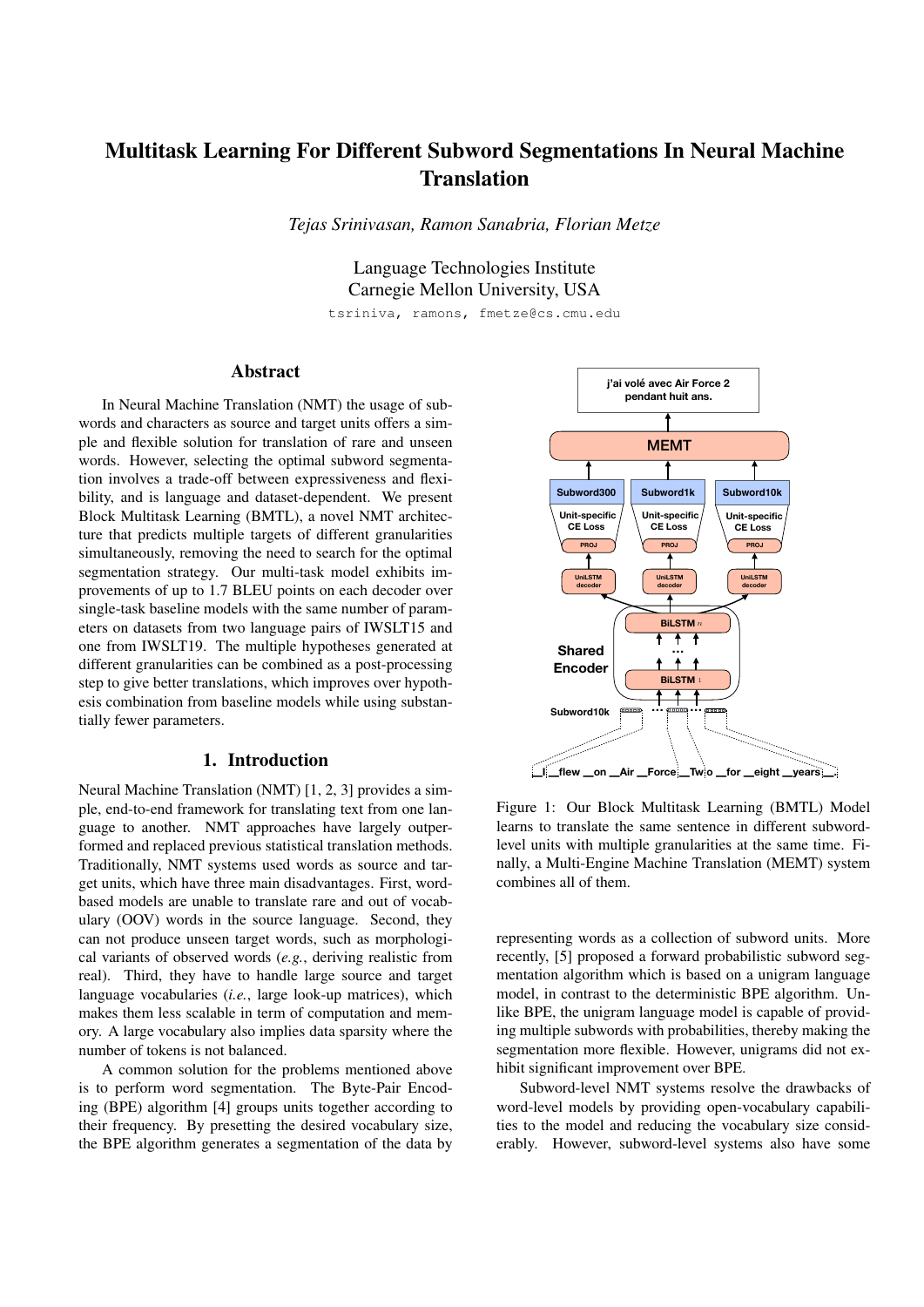drawbacks. Most importantly, input and target sequences are longer, which makes them slower to train and decode, and implies long-range dependencies which are difficult to model [6]. Also, the open-vocabulary capabilities of the model might generate undesired variants of correct translations. Finally, subword embeddings do not carry as much semantic information as words and therefore modeling this information becomes much more difficult.

All units discussed above present a trade-off between flexibility and semantic information (*i.e.*, characters are more flexible with less semantic information, whereas words can not translate OOV words but contain more semantic information). This trade-off makes the selection of optimal segmentation a non-trivial problem, for a given dataset and language pair. Generally, the optimal segmentation is treated as a hyper-parameter that needs to be found by brute-force search, and this search is time-consuming and error-prone. This problem is even more emphasized in multilingual settings where the optimal segmentation needs to be found for each language [7].

In this paper, we propose a block multitask learning (BMTL) model that, by using multiple subword segementations in the target domain, translates the same input with different granularities (see Fig. 1). All hypotheses are combined posteriorly with Multi-Engine Machine Translation (MEMT) system [8], which generates the final hypothesis of the system. Our experiments show that, in general, each output segmentation of our BMTL outperforms all single task approaches that use the same number of parameters. By combining the outputs of BMTL with MEMT, our system still outperforms the combination of single-task models, in spite of using lesser parameters in total. We hypothesize that sharing an encoder among different decoder-specific granularities, makes the encoded representation more general and robust, which yields a better translation and therefore an improvement in BLEU score.

The main contributions of this paper are as follows:

- We introduce Block Multitask Learning (BMTL), an NMT framework that, by using multiple subword segmentations in the target domain, translates the same input with different granularities (see Fig. 1) (Section 2.2).
- We present a set of experiments in three different IWSLT language pairs (En-{Fr, Vi, Cs}) that show improvements on each output segmentation of BMTL, outperforming all single task approaches that use the same number of parameters. (Section 3.3)
- We show that by combining the outputs of BMTL with Multi-Engine Machine Translation (MEMT) [8], our system still outperforms the combination of singletask models, in spite of using fewer parameters in total (Section 3.4).

# 2. Architecture

In this section, we will first introduce our baseline model that consists of a standard attention-based encoder-decoder model [9] (Section 2.1). After that, we present our new BMTL architecture that uses the encoder-decoder model as the main building block (Section 2.2). Finally, we describe MEMT, the mechanism that we use for combining multiple hypotheses.

## 2.1. Baseline Model

Our baseline model is a standard encoder-decoder model with a multilayer perceptron attention and tanh activation [9]. The encoder is a bidirectional recurrent neural network with Gated Recurrent Units (BiGRU). This block of the system encodes the input subword embeddings. The decoder is also a recurrent neural network, but it uses Conditional GRU decoder [10]. The decoder, conditioned on the previously generated state and each encoded vector, generates an attention matrix that weighs all the hidden states generated by the encoder. The decoder continuously generates symbols until the end-of-sentence symbol is produced. This model can use different subword segmentations in the source and target space. We will refer to this henceforth as the baseline model.

#### 2.2. Block Multitask Learning

In BMTL (see Fig. 1), we extend the baseline model with a multitask learning approach. More specifically, in this case, each task is the generation of the translation in the target language, in different granularities. All tasks share the same encoder as in the baseline model. The encoded matrix is processed by multiple decoders, all of which have the same architecture as the baseline decoder. Each of the decoders has its own attention and set of parameters.

More formally, a BMTL model with decoders outputting units of BPE300, BPE1000 and BPE10000, can be written as

$$
e_0 = \text{SharedEncoder}(X)
$$
  
\n
$$
S_{\text{bpe300}} = \text{GRU}\_ \text{bpe300}(e_0)
$$
  
\n
$$
S_{\text{bpe10k}} = \text{GRU}\_ \text{bpe1k}(e_0)
$$
  
\n
$$
S_{\text{bpe10k}} = \text{GRU}\_ \text{bpe10k}(e_0)
$$
  
\n(1)

where  $S_n$  is the generated hypothesis and CGRU n is a decoder for the subword segmentation  $n$ .

During training, the losses obtained by all the decoders are normalized according to length, summed and averaged. We found that this approach works better than backpropagating each loss independently through its own decoder as well as the shared encoder. This allows the encoder to learn more generalized representations which are independent of the output subword granularity.

It is important to note that BMTL is a model agnostic technique and it can be easily ported to other architectures such as Transformer [11].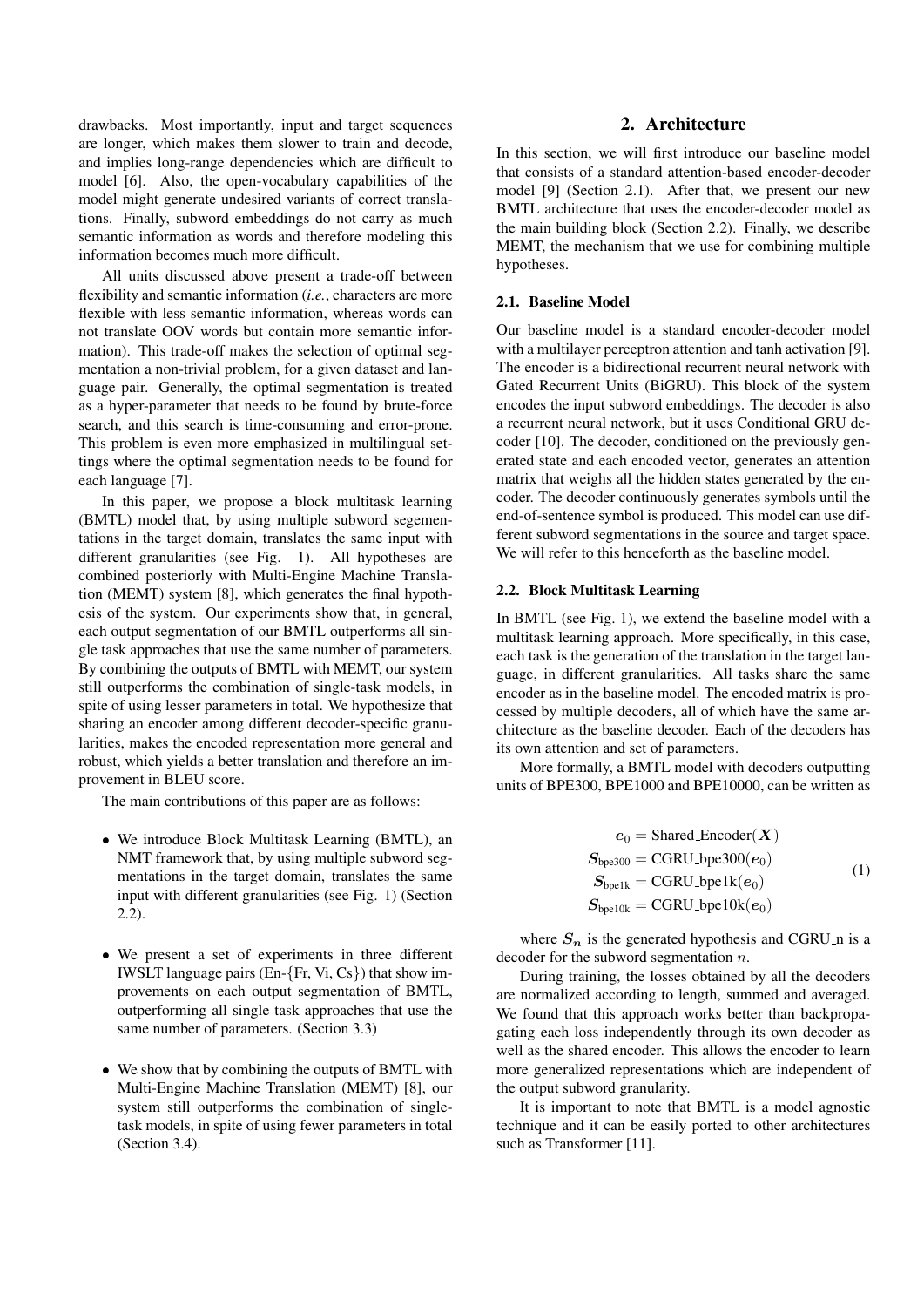| Corpus  | Model           | <b>BMTL1</b>  |       |        | BMTL <sub>2</sub> |        |        |
|---------|-----------------|---------------|-------|--------|-------------------|--------|--------|
|         |                 | <b>BPE300</b> | BPE1K | BPE10K | BPE10K            | BPE16K | BPE32K |
| $En-Fr$ | <b>Baseline</b> | 35.6          | 35.1  | 36     | 35                | 36     | 34.8   |
|         | <b>BMTL</b>     | 36            | 35.6  | 35.7   | 36.5              | 36.1   | 36.5   |
| En-Vi   | <b>Baseline</b> | 26.4          | 27.1  | 26.3   | 27.6              | 27     | 27.3   |
|         | <b>BMTL</b>     | 27            | 27.7  | 27.6   | 27.8              | 27.5   | 27.6   |
| $En-Cs$ | <b>Baseline</b> | 17            | 16.5  | 16.7   | 16.7              | 16.4   | 16.4   |
|         | <b>BMTL</b>     | 17.6          | 17.7  | 17.4   | 16.6              | 16.8   | 16.3   |

Table 1: BLEU scores of our BMTL1 (*i.e.*, BMTL combining BPE 300, BPE1K and BPE10K) and BMTL2 (*i.e.*, BMTL combining BPE 10K, BPE16K and BPE32K) models, as well as the baseline models, on each of our three IWSLT language pairs (*i.e.*, English to {French, Czech, Vietnamese}).

#### 2.3. Multi-Engine Machine Translation

As a post-processing step, our system uses MEMT to combine all generated hypotheses [8]. MEMT uses a variant of the METEOR aligner to align all the results of each decoder. It applies four constraints to generate the combined hypothesis. First, the sentences must start with start-of-sentence symbol and end-of-sentence symbol. Second, a token is used only once. Third, it forces weak monotonicity between the alignments, preventing too many jumps from the search algorithm. Fourth, it forces the completeness of the combined hypothesis by not skipping tokens unless the sentence ends. It is important to note that MEMT uses tokenized-word hypotheses as input.

## 3. Experiments

# 3.1. Datasets and Preprocessing

We report results on two language pairs from the IWSLT 2015 TED Talks corpus - English to {French, Vietnamese}. We use the tst2012 and tst2013 sets as our development and testing sets. Furthermore, we also report results on the IWSLT 2019 text translation task from English to Czech. We use the provided training and development sets, and the tst-COMMON set for testing.

For preprocessing, each corpus is normalized, tokenized and truecased using Moses [12]. Each corpus is then segmented to different BPE vocabulary sizes using the sentencepiece implementation<sup>1</sup>.

### 3.2. Implementation Details

All models are trained using Adam optimizer [13], with a learning rate of 0.0001, decay of 0.9 and batch size of 32. All models have 2 layers of bidirectional encoders of size 512 in each direction, decoder of size 1024, and input and output embeddings of size 512. We also apply dropout with probability 0.1 in the encoder and decoder. The norm of the gradient is clipped with a threshold of 1 [14]. All models are implemented using the nmtpytorch framework [15]. The output hypotheses are detokenized and detruecased using Moses,

before using sacreBLEU [16] for scoring the translations. Finally, all hypothesis are combined with the MEMT implementation<sup>2</sup> with the default configuration provided.

#### 3.3. Results

We experiment with two variants of the BMTL model. BMTL1 has inputs of BPE10K and decoders of BPE300, BPE1K and BPE10K (as seen in Figure 1). BMTL2 has inputs of BPE32K and decoders of BPE10K, BPE16K and BPE32K. We experiment with different input segmentations to show that our architecture shows improvements irrespective of the input unit. For each BMTL model, we also train three baseline encoder-decoder models - each with the same input units as BMTL and an output corresponding to one of the BMTL decoders. For instance, we compare the output of BMTL1's BPE300 decoder with an encoder-decoder model that has input units of BPE10K and output units of BPE300.

Table 1 shows the results of our experiments on the BMTL1 and BMTL2 models, as well as the baseline models. We observe that almost all of our BMTL decoders (in both BMTL1 and BMTL2) outperform the corresponding baseline models across all three languages, with an improvement of upto 2 BLEU points. This exhibits our architecture's ability to learn more robust encoded representations, irrespective of language, input units, and combination of output segmentations. <sup>3</sup>

These improvements are on models that have the same size as the baselines. Although at training time, the model includes multiple decoders and a shared encoder, while testing, we need to utilize only a single decoder and encoder, thus making it comparable to the baseline models. Each of our BMTL decoders also converges faster than the corresponding individual baseline models (Figure 2).

#### 3.4. Hypothesis Combination

We explore the possibility of combining hypotheses from each of the decoders in BMTL (see Fig. 1). We use Multi-

<sup>1</sup>https://github.com/google/sentencepiece

<sup>2</sup>https://github.com/kpu/MEMT

<sup>&</sup>lt;sup>3</sup>All of our baseline numbers are comparable to numbers on the same datasets in [17].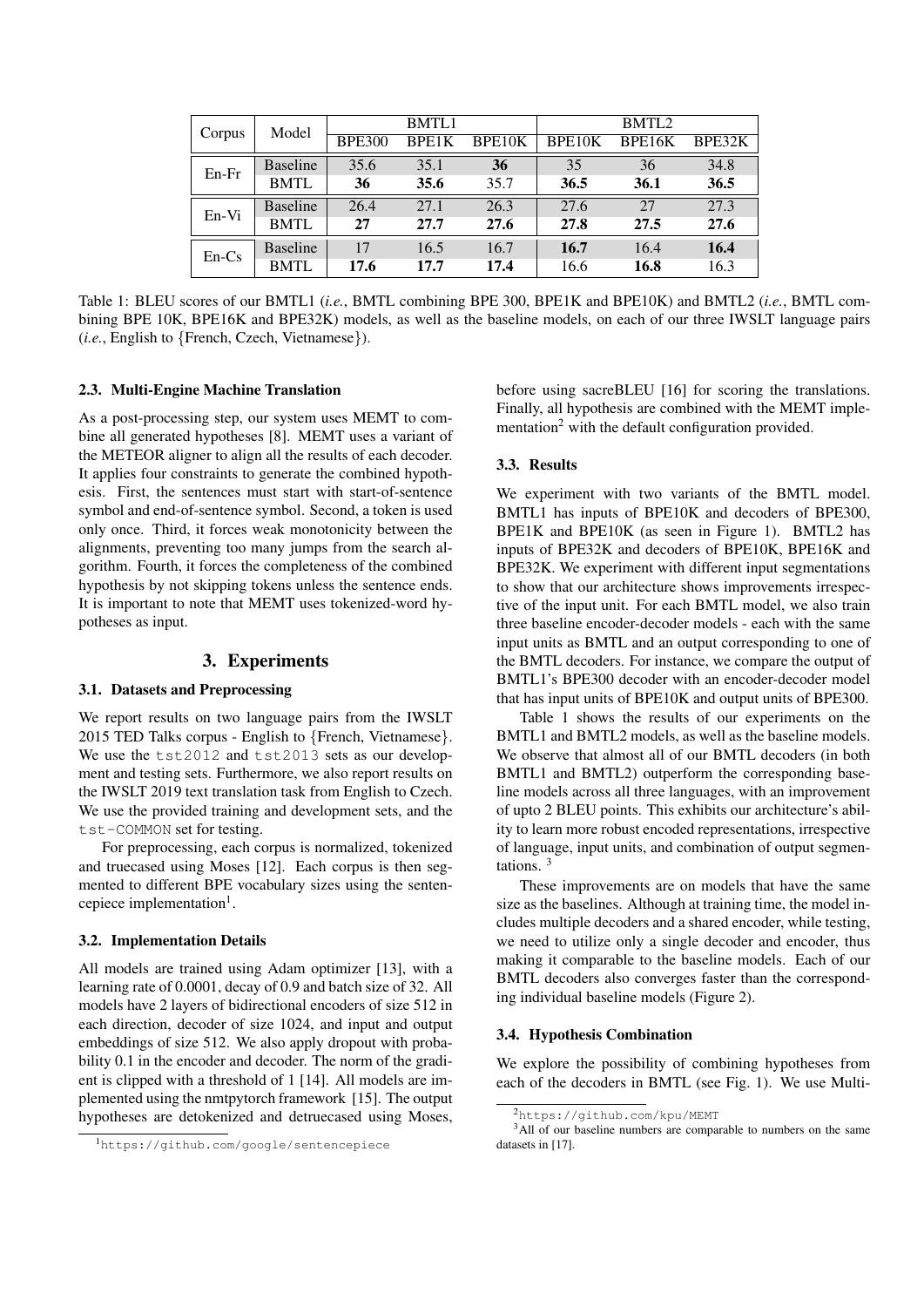



(c) BLEU scores from BPE10K decoder

Figure 2: Number of iterations versus validation BLEU scores for decoders in our BMTL1 and Baseline1 models, on the IWSLT15 En-Fr dataset. We compare the number of iterations to converge between each of the decoders in our BMTL1 model and the corresponding Baseline1 model

Engine Machine Translation (MEMT) [8], to get a single hypothesis by combining the hypotheses of each BMTL decoder, the results of which can be seen in Table 2.

We see that the MEMT combination from the BMTL models almost always outperforms the baselines. Although these gains are slightly lower than the ones achieved by the individual BMTL decoders, they are achieved using models with significantly fewer parameters (greater than 20% reduction from the combined baseline models). This reduction is because the combined baseline models have multiple encoders, whereas BMTL has a shared encoder for each of the decoders.

# 4. Related Work

Multiple previous works have analyzed the differences between target units of different subword resolution in NMT systems. These works make the observation that the optimal segmentation depends on three elements: number of OOV words [4], language [5], and size of the model [18]. Each of these dependencies makes the task of finding the optimal subword segmentation computationally infeasible and prone to error.

In an attempt to solve this problem, [19] propose a dynamic end-to-end, data-driven segmentation. [19] uses the Adaptive Computation Time paradigm [20] to let the network learn an optimal segmentation. This approach, however, does not match nor overcome the BLEU score of any of the manual segmentations proposed. Our work, instead, benefits from having mutliple representations for the same input outperforming almost all single-segmentation baselines proposed.

To take advantage of the different available segmentations and solve the problem of OOV words, [21] proposes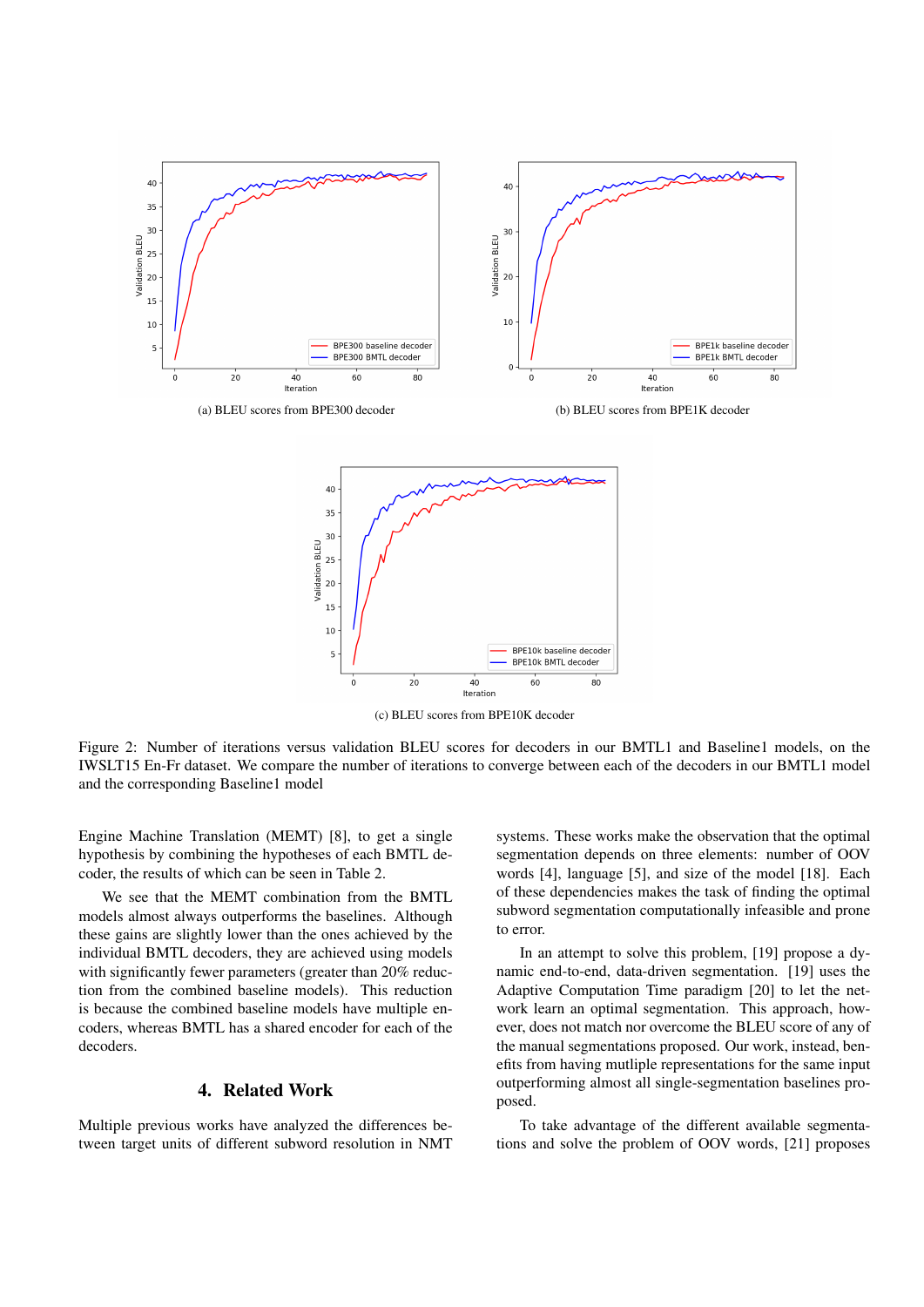| Corpus  | Model             | <b>BLEU</b> | # param. $(M)$ |  |
|---------|-------------------|-------------|----------------|--|
| $En-Fr$ | Baseline1         | 37.4        | 92.03          |  |
|         | <b>BMTL1</b>      | 37.5        | 71.82          |  |
|         | Baseline2         | 37.3        | 149.78         |  |
|         | BMTL <sub>2</sub> | 37.8        | 114.85         |  |
| $En-Vi$ | Baseline1         | 28.8        | 92.03          |  |
|         | <b>BMTL1</b>      | 29          | 71.82          |  |
|         | Baseline2         | 28.5        | 149.78         |  |
|         | BMTL <sub>2</sub> | 29          | 114.85         |  |
| $En-Cs$ | Baseline1         | 18.1        | 92.03          |  |
|         | <b>BMTL1</b>      | 18.7        | 71.82          |  |
|         | Baseline2         | 18.1        | 149.78         |  |
|         | BMTL <sub>2</sub> | 18          | 114.85         |  |

Table 2: BLEU scores using MEMT. We compare two systems. First, BMTL1 with Baseline1, that combines 300, 1K and 10K systems in BMTL and independently-trained baselines respectively. Second, BMTL2 with Baseline2 that combines 10k, 16k and 32K systems in BMTL and baselines respectively. # param. lists the number of trainable parameters in (M)illions. For baseline MEMT, we report the sum of the parameters of the independently-trained baselines.

a hybrid system that combines words and character-based models. Translation occurs primarily at the word level, and the system uses the character-level model when an unknown symbol is predicted. [21] is similar to our approach in its usage of multiple target unit segmentations. Even though [21] achieves similar improvements to ours, the incorporation of a second character-based architecture makes their approach more memory intensive and slow than the baseline model (*i.e.*, word-based NMT) at test time.

Perhaps more related to our work, there are two recent NMT approaches that combine multiple BPE segmentations. First, [22] sequentially increase the number of units during training each time the architecture converges. This method achieves comparable results to grid search, without the need of training the model a number of times. Second, [23] proposes summing the multiple subword embeddings from different segmentations to the same embedding layer. Although [22, 23] propose to use multiple target segmentations in the same system, there are multiple differences from our work. Even though [22] finds the optimal segmentation, they do not use concurrently different target units. [23] uses multiple representations in parallel in the input while we use ours in the output.

Related to the architecture of our model, [24] proposed the first work on multitask learning. Similarly, many approaches integrated other tasks in NMT models such as the translation of more languages [25], Part-Of-Speech tagging [26] or general syntax [27]. However, none of them combined different granularities of the same sentence. More recently, in Automatic Speech Recognition, [28] proposed also the use of multiple levels of segmentation in a hierarchical multitask learning structure. The improvements showed

in [28] inspired this paper.

# 5. Conclusions And Future Work

We propose Block Multitask Learning (BMTL) model that translates the same input to multiple subword granularities in the target language and is trained in a multi-task learning fashion. Our BMTL decoders outperform the singletask baseline models across all languages, for different input units, and different combinations of output segmentations, while having comparable model size. We also use Multi-Engine Machine Translation to combine multiple decoders' hypotheses as a post-processing step; this also achieves improvements over combining single-task hypotheses, despite having significant fewer parameters.

With regards to how we can expand this work in the future, we are investigating several potential future directions for BMTL. First, we are investigating how we can effectively encode source sentences using different input segmentations (similar to [29]). Second, we are exploring if weighing each loss function provided by each decoder can help the model to learn a better representation. Third, we are exploring an online beam-search strategy that uses the hypothesis of all decoders. This technique will constitute a more elegant solution for joint decoding than MEMT. On a similar note, we want to explore an online decoding strategy during training that can selectively switch between decoders. Finally, while our models have so far been tested on small-scale IWSLT datasets, we plan to investigate the performance of our model on larger WMT datasets, and using the state-of-the-art Transformer network.

## 6. References

- [1] M. L. Forcada and R. P. Neco, "Recursive heteroassociative memories for translation," in *Proceedings of the International Work-Conference on Artificial and Natural Neural Networks: Biological and Artificial Computation: From Neuroscience to Technology*, ser. IWANN '97. Springer-Verlag, 1997.
- [2] K. Cho, B. van Merrienboer, C. Gülçehre, F. Bougares, H. Schwenk, and Y. Bengio, "Learning phrase representations using RNN encoder-decoder for statistical machine translation," *CoRR*, 2014.
- [3] I. Sutskever, O. Vinyals, and Q. V. Le, "Sequence to sequence learning with neural networks," *CoRR*, 2014.
- [4] R. Sennrich, B. Haddow, and A. Birch, "Neural machine translation of rare words with subword units," in *Proceedings of the Annual Meeting of the Association for Computational Linguistics (ACL)*. ACL, 2016.
- [5] T. Kudo, "Subword regularization: Improving neural network translation models with multiple subword candidates," in *Proceedings of the Annual Meeting of*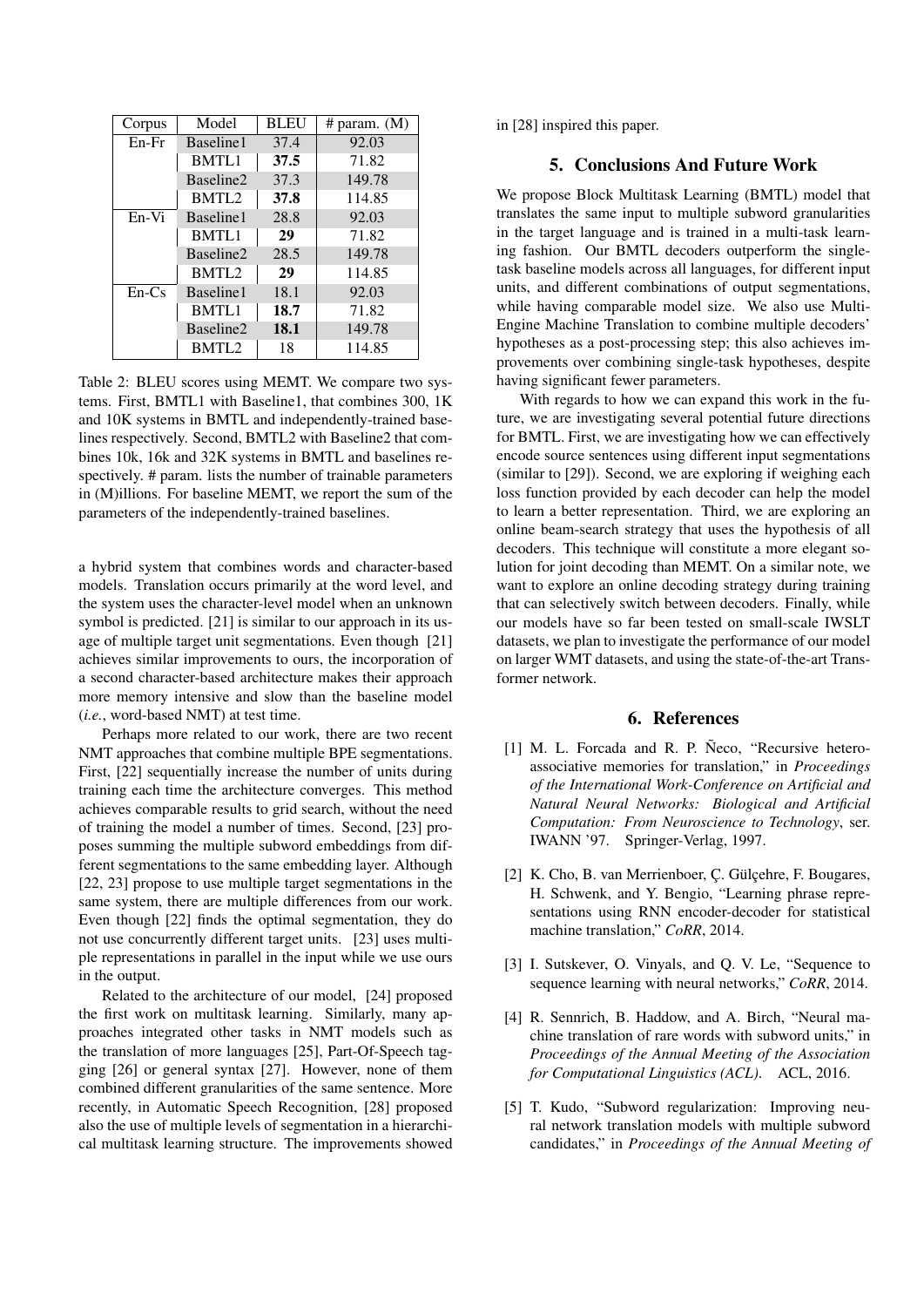*the Association for Computational Linguistics (ACL)*. ACL, 2018.

- [6] S. Hochreiter, Y. Bengio, and P. Frasconi, "Gradient flow in recurrent nets: the difficulty of learning longterm dependencies," in *Field Guide to Dynamical Recurrent Networks*. IEEE Press, 2001.
- [7] M. Johnson, M. Schuster, Q. V. Le, M. Krikun, Y. Wu, Z. Chen, N. Thorat, F. Viegas, M. Wattenberg, G. Cor- ´ rado, M. Hughes, and J. Dean, "Google's multilingual neural machine translation system: Enabling zero-shot translation," *Transactions of the Association for Computational Linguistics*, 2017.
- [8] K. Heafield and A. Lavie, "CMU system combination in WMT 2011," in *Proceedings of the Sixth Workshop on Statistical Machine Translation, WMT@EMNLP*, 2011.
- [9] D. Bahdanau, K. Cho, and Y. Bengio, "Neural machine translation by jointly learning to align and translate," *Computing Research Repository (CoRR)*, 2014.
- [10] R. Sennrich, O. Firat, K. Cho, A. Birch-Mayne, B. Haddow, J. Hitschler, M. Junczys-Dowmunt, S. Läubli, A. Miceli Barone, J. Mokry, and M. Nadejde, "Nematus: a toolkit for neural machine translation," in *Proceedings of the European Chapter of the Association for Computational Linguistics (EACL).* ACL, 2017.
- [11] A. Vaswani, N. Shazeer, N. Parmar, J. Uszkoreit, L. Jones, A. N. Gomez, Ł. Kaiser, and I. Polosukhin, "Attention is all you need," in *Advances in Neural Information Processing Systems (NIPS)*. NIPS, 2017.
- [12] P. Koehn, H. Hoang, A. Birch, C. Callison-Burch, M. Federico, N. Bertoldi, B. Cowan, W. Shen, C. Moran, R. Zens, *et al.*, "Moses: Open source toolkit for statistical machine translation," in *Proceedings of annual meeting of the association for computational linguistics companion volume proceedings of the demo and poster sessions*, 2007.
- [13] D. P. Kingma and J. Ba, "Adam: A method for stochastic optimization," *CoRR*, 2014.
- [14] R. Pascanu, T. Mikolov, and Y. Bengio, "Understanding the exploding gradient problem," *CoRR*, 2012.
- [15] O. Caglayan, M. García-Martínez, A. Bardet, W. Aransa, F. Bougares, and L. Barrault, "Nmtpy: A flexible toolkit for advanced neural machine translation systems," *Prague Bull. Math. Linguistics*, 2017.
- [16] M. Post, "A call for clarity in reporting BLEU scores," in *Proceedings of the Third Conference on Machine Translation: Research Papers, WMT*, 2018.
- [17] K. Wolk and K. Marasek, "PJAIT systems for the IWSLT 2015 evaluation campaign enhanced by comparable corpora," *CoRR*, 2015.
- [18] C. Cherry, G. Foster, A. Bapna, O. Firat, and W. Macherey, "Revisiting character-based neural machine translation with capacity and compression," in *Proceedings of the Conference on Empirical Methods in Natural Language Processing (EMNLP)*. ACL, 2018.
- [19] J. Kreutzer and A. Sokolov, "Learning to segment inputs for nmt favors character-level processing," in *Proceedings of Workshop on Spoken Language Technologies (SLT)*. IEEE, 2018.
- [20] A. Graves, "Adaptive computation time for recurrent neural networks," *CoRR*, 2016.
- [21] M.-T. Luong and C. D. Manning, "Achieving open vocabulary neural machine translation with hybrid wordcharacter models," in *Proceedings of the Annual Meeting of the Association for Computational Linguistics (ACL)*. ACL, 2016.
- [22] E. Salesky, A. Runge, A. Coda, J. Niehues, and G. Neubig, "Optimizing segmentation granularity for neural machine translation," *CoRR*, vol. abs/1810.08641, 2018.
- [23] M. Morishita, J. Suzuki, and M. Nagata, "Improving neural machine translation by incorporating hierarchical subword features," in *Proceedings of the International Conference on Computational Linguistics (CI-CLing)*. ACL, 2018.
- [24] R. Caruana, "Multitask learning," *Machine learning*, 1997.
- [25] D. Dong, H. Wu, W. He, D. Yu, and H. Wang, "Multitask learning for multiple language translation," in *Proceedings of the Annual Meeting of the Association for Computational Linguistics (ACL) and the International Joint Conference on Natural Language Processing (IJCNLP)*. ACL, 2015.
- [26] J. Niehues and E. Cho, "Exploiting linguistic resources for neural machine translation using multi-task learning," in *Proceedings of the Second Conference on Machine Translation*. ACL, 2017.
- [27] E. Kiperwasser and M. Ballesteros, "Scheduled multitask learning: From syntax to translation," *Transactions of the Association for Computational Linguistics (ACL)*, 2018.
- [28] R. Sanabria and F. Metze, "Hierarchical multi task learning with ctc," in *Proceedings of Workshop on Spoken Language Technologies (SLT)*. IEEE, 2018.